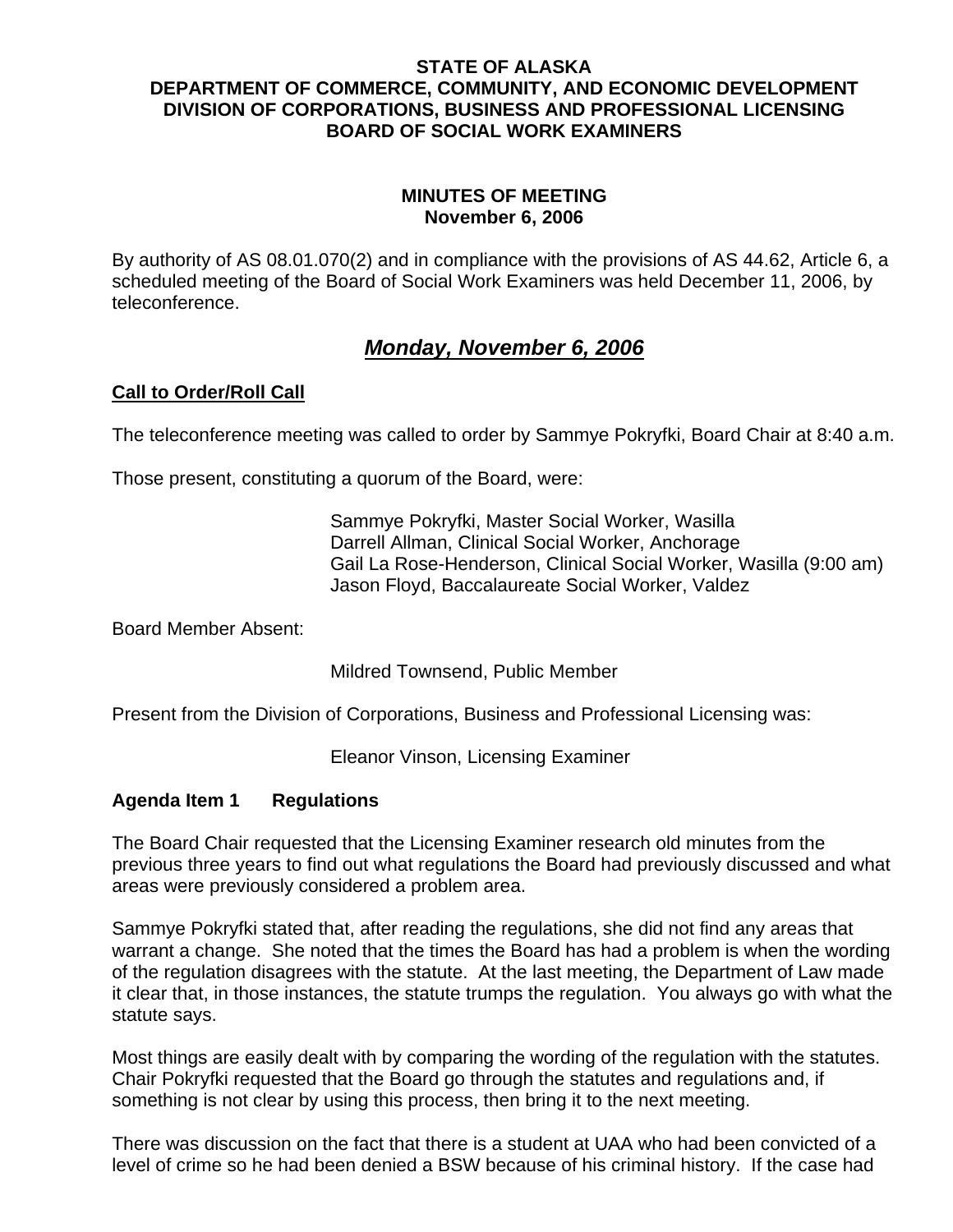had a different outcome and UAA had not been able to withhold the degree, the Board would have had to look at his licensing request. A regulation may be needed for it.

The Board discussed the clarification as to what percentage of the hours worked in child protective services would count toward the clinical requirements for Clinical Social Worker licensure. This was from the previous meeting and it was determined that our statutes are clear regarding this question. However, Gail La Rose-Henderson asked for clarity regarding in-service where CEUs are involved. She felt there was nothing that specifically talks about it or precludes it. For instance, how does OCS' paid training when someone first gets hired on, not count as continuing education?

Sammye Pokryfki noted the following regulation as to what has guided the Board in the past:

**12 AAC 18.220. APPROVED CONTINUING EDUCATION ACTIVITIES.** (a) To be accepted by the board, continuing education must contribute directly to the professional competency of a social worker and must be directly related to the skills and knowledge required to implement social work principles and methods as defined in AS 08.95.990. …………..

(c) Hours spent in job orientation may not be accepted as continuing education contact hours.

#### After checking the regulation, you would then go back and look at statute then, which is:

**Sec. 08.95.040. Continuing education requirement.** (a) The board shall adopt continuing education requirements for persons licensed under this chapter. Continuing education requirements that must be satisfied before the first biennial renewal of a person's license must include a minimum of 45 hours of education or training with a minimum of three hours in professional ethics, six hours in substance abuse, and six hours in cross-cultural education that includes issues relating to Alaska Natives. After the first biennial renewal of a license, continuing education requirements for that person's license renewal must include three hours in professional ethics, six hours in substance abuse, and six hours in cross-cultural education, three hours of which must include issues relating to Alaska Natives.

(b) The board shall appoint three persons licensed under this chapter to serve as a continuing education committee. The committee shall advise the board on matters related to continuing education for social workers. One person appointed to the committee must be familiar with social problems in the rural areas of the state.

There was discussion on orientation vs. training. Sammye Pokryfki noted that the regulation in question was applied in more than one circumstance and the Board has applied it universally to the best of our ability. We can look at it, and if people feel we need to, we can do away with the regulation **12 AAC 18.220. (c)**.

We need to go back to a clearly stated statute and/or regulation so we do not have to apply subjective criteria. Perhaps the regulations specialist can look at it and find out what the justification for it was.

#### **Supervision of Experience**

Darrell Allman discussed the following :

#### **12 AAC 18.115. SUPERVISION OF EXPERIENCE FOR CLINICAL SOCIAL WORK LICENSE. …**

(1) direct clinical supervision must be provided in face-to-face meetings between the supervisor and the applicant unless the board, for good cause shown, has granted an exception allowing for an alternate form of supervision.

There was discussion on why the Board would change this regulation. Darrell Allman thought that, rather than having to turn someone down after they got their hours, he would rather they